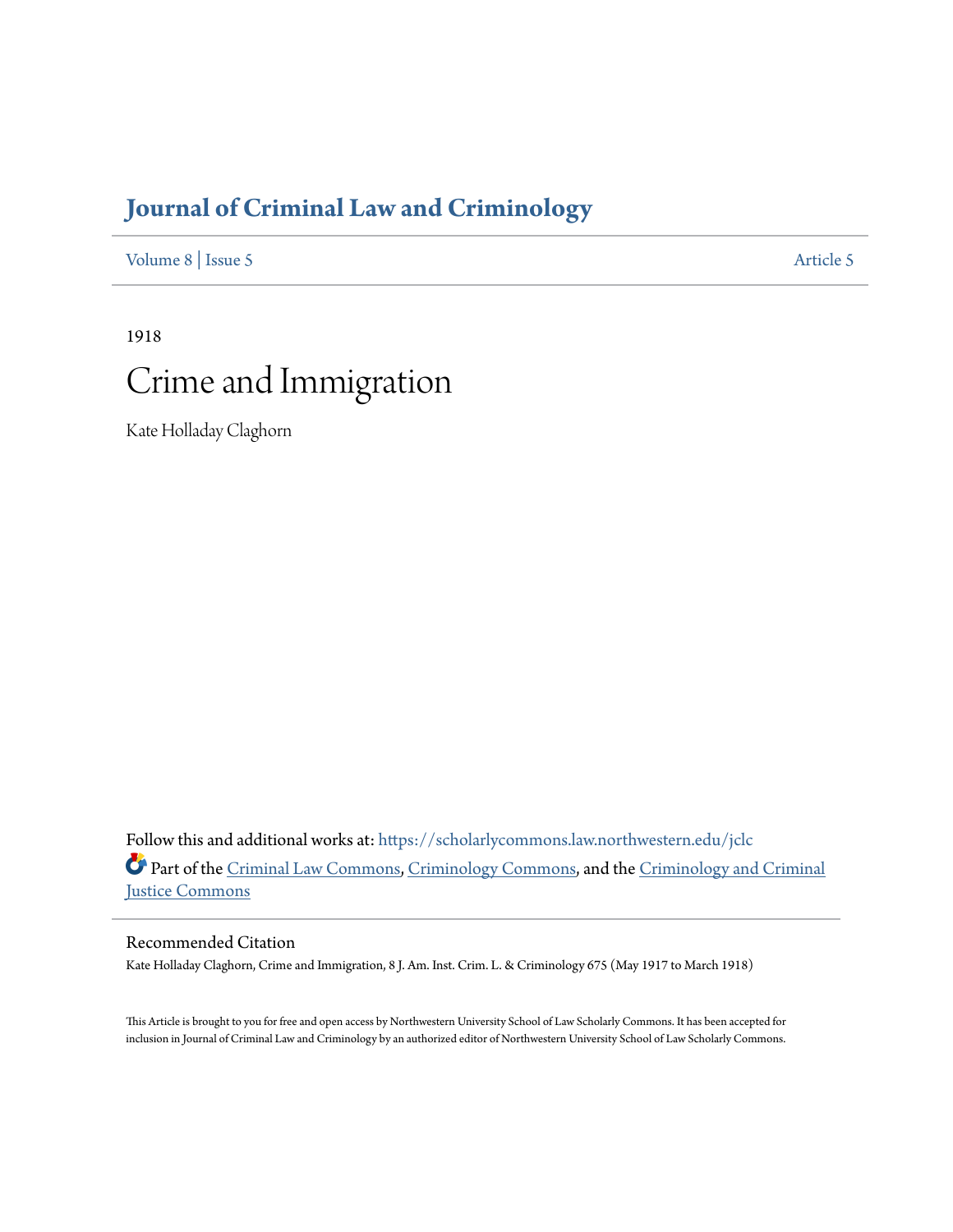## CRIMIE AND IMMIGRATION

## (Report of Committee of the Institute)1

## KATE HOLLADAY CLAGHORN, Chairman

The report of Committee E consists of a study of a small group of foreign convicts, concerning whom original data have been gathered. This method of approach to the problem was undertaken this year primarily because a member of the committee, Dr. Bernard Glueck, gave us the advantage of original material at his disposition, and of his expert service in handling it. On the other hand, any plan for discussing the problem extensively, through statistics, was felt **by** a majority of the committee to be unsatisfactory. The statistical material already available is inadequate, affords no common basis for comparison, and the most important collections are now so old that the results have been thrashed over thoroughly to extract all possible grains of information. And the committee has no facilities for making original statistical investigations on any extensive scale.

The material upon which this study is based consists of records of 213 cases of foreign-born prisoners from among 608 studied, out of 683 consecutive admissions to Sing Sing Prison, New York State, during nine months, between August 1, 1916, and April 30, 1917, inclusive.

The information secured consisted of the results of the psychiatric examination of the 213 convicts in the Psychiatric Clinic under Dr. Glueck's direction, at the prison, and of facts about country of birth, age at commitment, nature of offense, type of offender (first offender or recidivist), education, economic status, habits, length of time in the United States, age at arrival, and citizenship.

It was originally planned to supplement the above sources of information through a field investigation, calling for facts about the convict's past life in the fullest detail: Family history, economic vicissitudes, and social environment, to **be** obtained **by** questioning the family, friends and acquaintances of each convict studied. But the

<sup>1</sup> The membership of this committee is as follows: Miss Kate Claghorn, School of Philanthropy, New York City, Chairman; Robert Ferrari, of the New York City Bar; Gino C. Speranza, of the New York City Bar; Edward<br>A. Ross, University of Wisconsin; Bernard Glueck, M. D., Psychopathic Labora-<br>tory, Sing Sing Prison; Raymond B. Fosdick, Social Hygiene Association, N. Miss Grace Abbott, Immigrants' Protective League, Chicago.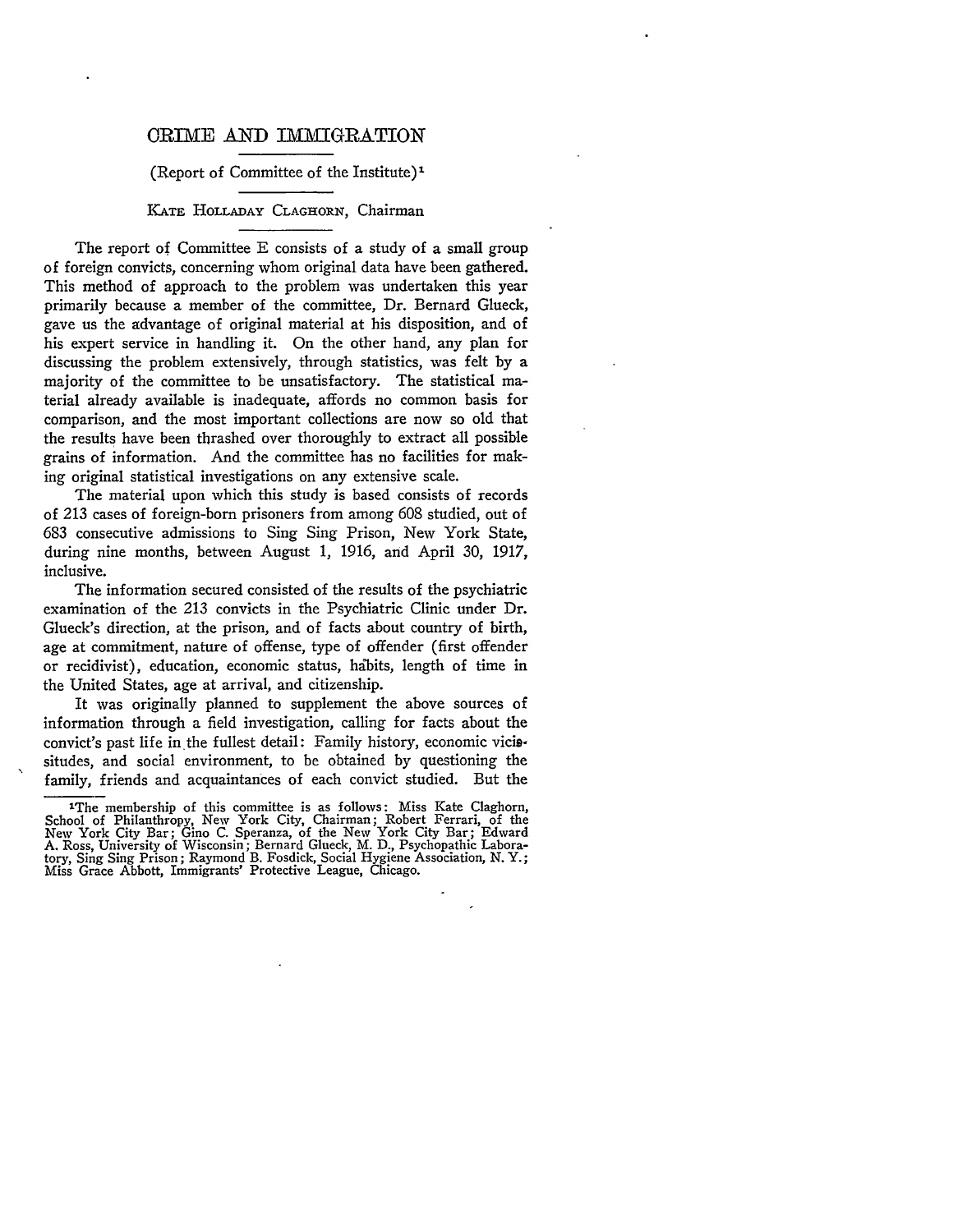number of schedules we were able to collect with the force at our disposal was too small to be of value. We are therefore aware that while we have been successful, to a considerable degree, in estimating the constitutional factors that may have been responsible for the crime involved in this series of cases, we have been unable to make as thorough a study of the social factors involved as would be desirable. In fact, one of the most important conclusions arrived at, as a result of this study, is a further emphasis of the need of a thorough sociological study of this problem.

In estimating the intelligence in all the foreign-born prisoners studied, the factors of education, the length of residence in the United States, the age at arrival, and the language factor involved in the .intelligence scale were taken into consideration. The measuring scale employed **-by** us was the Yerkes-Bridges Point Scale, and, in a con- 'siderable number of cases, in addition, the Terman revision of the Binet-Simon Scale and some of the Healy construction tests.

Under the "Unclassified" column were placed all cases in which no evidence of distinct mental defect or deviation could be discovered. Special norms were used in grading these cases, in accordance with the Yerkes-Bridges Scale, that is, they were credited with two years additional to the acfual performance.

Tested according to this method, 124 of the 213 foreign convicts, or 52.1% of the total, showed mental defect or deviation.

Two other classes of facts especially significant for the group of foreign convicts taken as a whole are age at commitment and type of offender.

#### **AGE AT** COMMITMENT

Taking the foreign group as a whole, the age of commitment ranges between 16 and 64, the most common age being 27. The most frequent age in 1,000 cbnsecutive admissions, irrespective of race, was 24. For the 395 native-born inmates in this series of 608 cases, we find the ages ranging between 16 and 68, the most frequent age being 22. **-** It would appear, therefore, that the average foreigner shows a tendency to get into a state's prison at a later age than does the average native-born, notwithstanding the fact that many of these foreigners came to the United States at a rather early age, the most frequent age of arrival in the 213 cases being 15.

#### **RECIDIVISM**

Of more interest is the comparison **of** the frequency of recidivism between the foreign-born and the native-born. Here we find that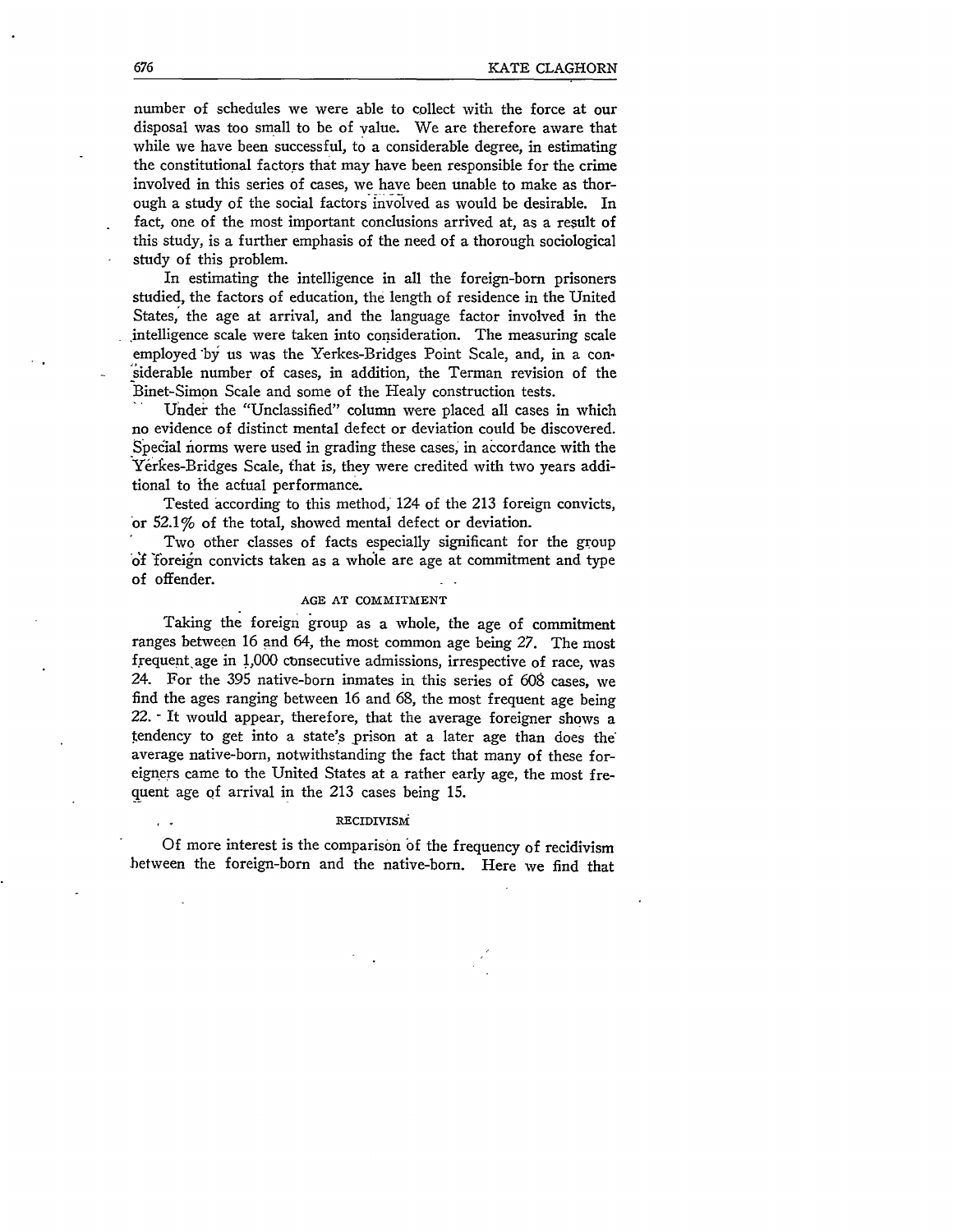whereas the percentage of recidivism among the native-born of these 608 cases was *75.9%,* in the foreign-born it was only 49.89o, or 106 out of 213 cases. Intimate study of the individual foreign-born inmate bears out the contention that in a far greater number of instances one is dealing here with the so-called "accidental offender," adverse social and environmental conditions frequently adding to the chances of committing an offense.

RATIO OF CRIMINALITY **AMONG FOREIGN AND** NATIVE-BORN

According to an estimate made for us by the Federal Bureau of the Census, the 683 cases admitted to Sing Sing during the period between August 1, 1916, and April 30, 1917, constituted but .029% of the total male population of 16 years of age and over of the counties from which Sing Sing derives its prisoners (683 out of 2,343,087).

Of this total, 1,223,311 were foreign-born whites or 52.21%, whereas they constitued only 35.03% of the total admitted to Sing Sing. The foreign-born therefore not only show much less a tendency to recidivism than do the natives, but they are also much less likely to come in conflict with the law at all.

Coming now to a discussion of the foreign convict according to country of birth, it is found, first, that of the 213 foreigners, 68, or 31.9%, were from Italy; 58, or 27.2%, were from Russia; 25, or 12%, were from Germany; 18, or 8.4%, were from Austria-Hungary. The remaining 44 foreign convicts were scattered among 20 different countries of birth--6 were Irish, 5 from the British West Indies, 4 each from Greece, Canada, and Roumania, 3 from England, 2 each from Cuba, France, Denmark and Holland, and 1 each from ten other countries.

Thus it will be seen that Italy and Russia furnish by far the most significant share of the foreign population in these 213 cases. At the same time, it must not be lost sight of that the Italians and Russians constitute unquestionably the bulk of the foreign population in the Metropolitan district from which the greater proportion of the Sing Sing population is drawn.

**.** Let us see now what can be shown for the different nationality groups. First, the Italians, as the most numerous.

#### THE ITALIAN GROUP

Practically all of the 68 cases belonging to this group came from Southern Italy, and in 43, or 63.2%, a classification in terms of mental anomalies was possible, as follows: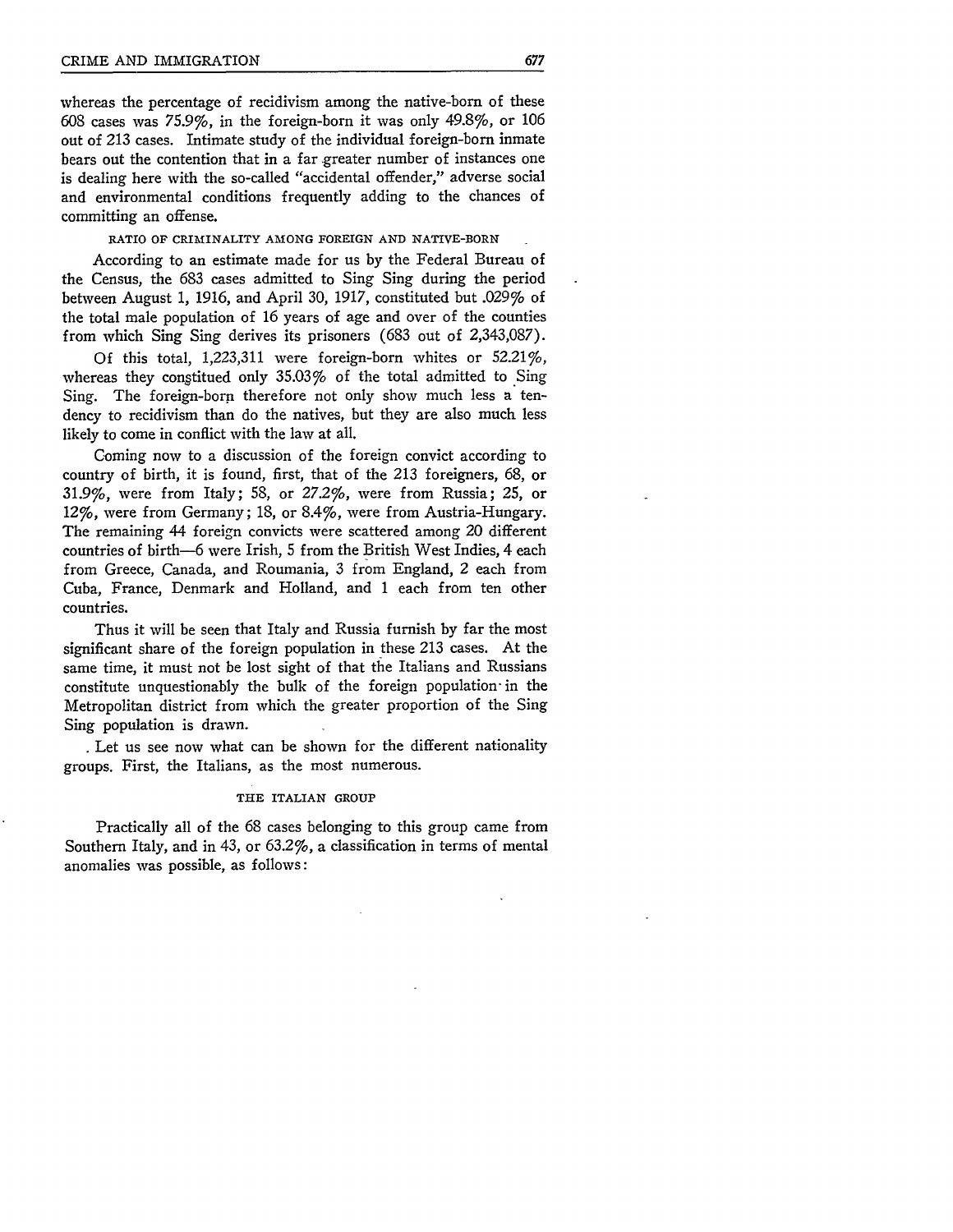| Organic Disease of the Central Nervous System 2 |
|-------------------------------------------------|
|                                                 |
|                                                 |

Of the 33 defectives, 21 showed a degree of intelligence commensurate with the intelligence of the average normal American child of ten years or under, while in no instance did they reach an intelligence beyond that shown by the average normal American child of twelve years of age.

While the percentage of recidivists in the entire group was 22 out of 68, or 32.4%, it was 12 out of 43, or 27.9% of the 43 classified mentally. This rather high percentage of mental deviations, and particularly the very low level of intelligence manifested by these individuals, emphasizes strongly again the necessity of proper procedure in admitting immigrants to the United States.

Dr. Glueck was stationed at Ellis Island during the year 1913, and, according to a study made at that time, the average time allowed for the examination of an immigrant was something like nine seconds. Obviously, it is ridiculous to expect to detect the undesirable immigrant with such a brief period of time allowed for the examination. Be it said to the credit of the United States Public Health Service that considerable progress in this particular phase of its work has been made in the last few years.

#### **SOCIAL FACTORS**

#### *Naturalization and Americanization.*

It is astounding, indeed, that notwithstanding the fact that the length of sojourn in the United States in these 68 cases varied all the way from one to 36 years, and that 44 out of the 68 have been in the United States ten years or over, the degree of acquirement of of the English language is very insignificant, so much so that in many instances no examination could be carried out without the aid of an interpreter. This, of course, must be explained by the tendency which the Italians manifest to herd together in certain districts where Italian is practically the only medium of expression; but, at the same time, one cannot escape the conviction that had a greater effort been displayed by the various social agencies which come in contact with these groups in time of need, to introduce the English language into these communities, a great deal of anti-social behavior would have been prevented.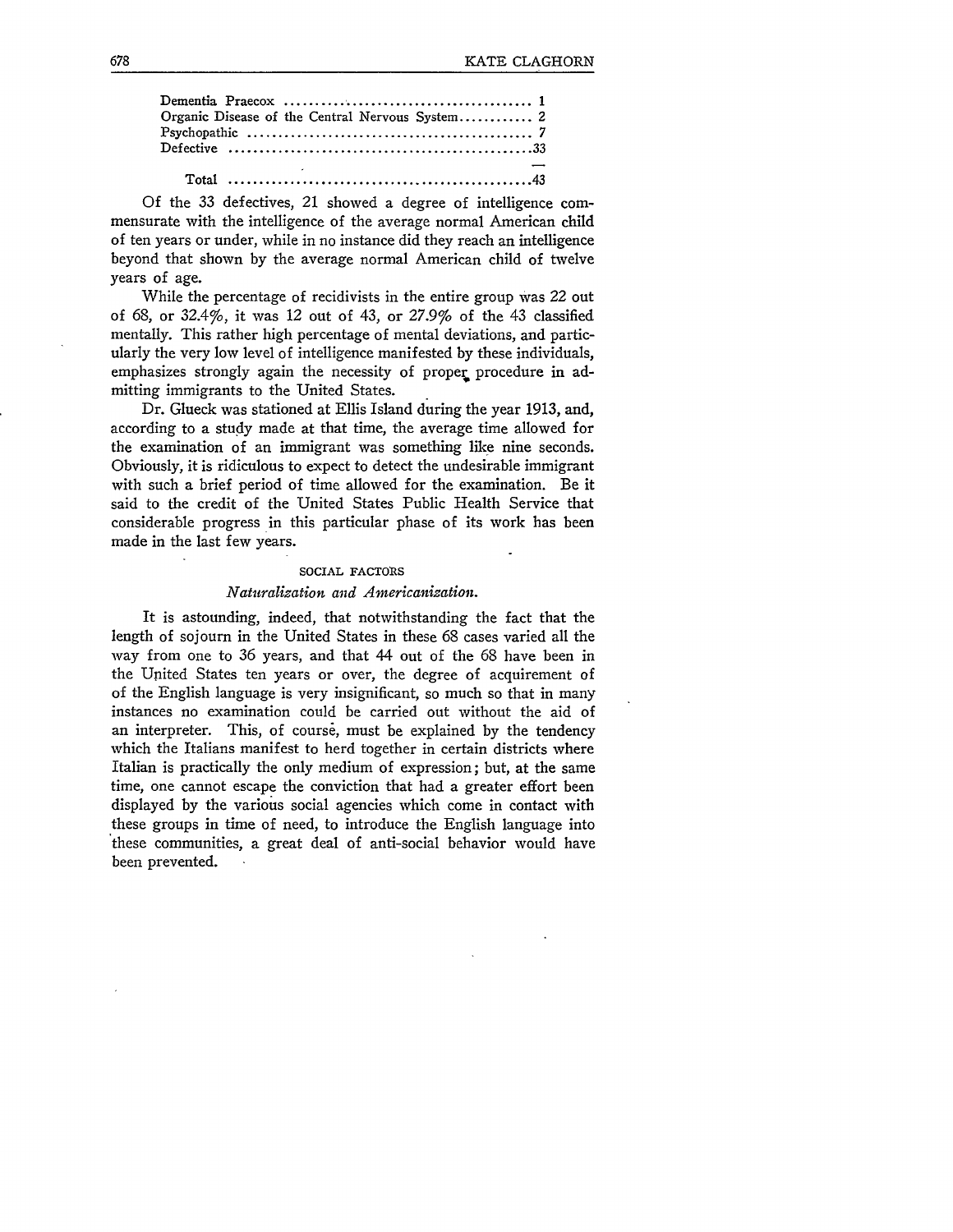Although 60 of the 68 Italians were eligible, by age and length of sojourn in the United States, to citizenship, only four had become naturalized and only eight had signified their intention of becoming citizens. This finding is quite in line with the transitory nature of the Italians' sojourn in the United States. Many of them, although here for many years, leave their families in Italy with the hope that some day they will have accumulated sufficient funds to return and resume their life in an Italian village. Of the 68, 16 were under 14 years of age at the time of emigrating to the United States and could have benefited to a considerable extent from our public school system. Seven of the 68 have been here less than 5 years, and, under the provision embodied in the new Immigration Law recently passed by Congress, could be deported to Italy.

## **EDUCATION**

Of the 68, 25, or 36%, were illiterate. Of the remainder:

2 attended school for only a few months. 4 attended school for about 1 year. 7 attended school for about 2 years. 4 attended school for about 3 years 6 attended school for about 4 years. 4 attended school for about **5** years. 2 attended school for about 6 years. 3 attended school for about 7 years. 1 attended school for about 8 years. 3 attended school for about *9* years. 2 attended school for about 10 years. 1 attended school for about **13** years. 2 graduated from Grammar School. 1 graduated from High School. **I** no information.

The extremely high percentage of illiteracy and the very meagre education of those who did attend school, undoubtedly accounts, in a measure, for the generally low level of intelligence as disclosed by the intelligence tests.

It is problematical to just what extent the new Immigration Law will tend to eliminate Italians from our prisons, but it cannot be doubted that the higher standard of education which foreign countries like Italy and Russia will have to acquire as a result of this law will affect materially the volume of crime among the foreign population of our large cities. The process of socialization and acquaintance with American customs and ideals will likewise be more assured as a result of this, and one of the desirable consequences of this socialization will eventually be a reduction in the volume of crime.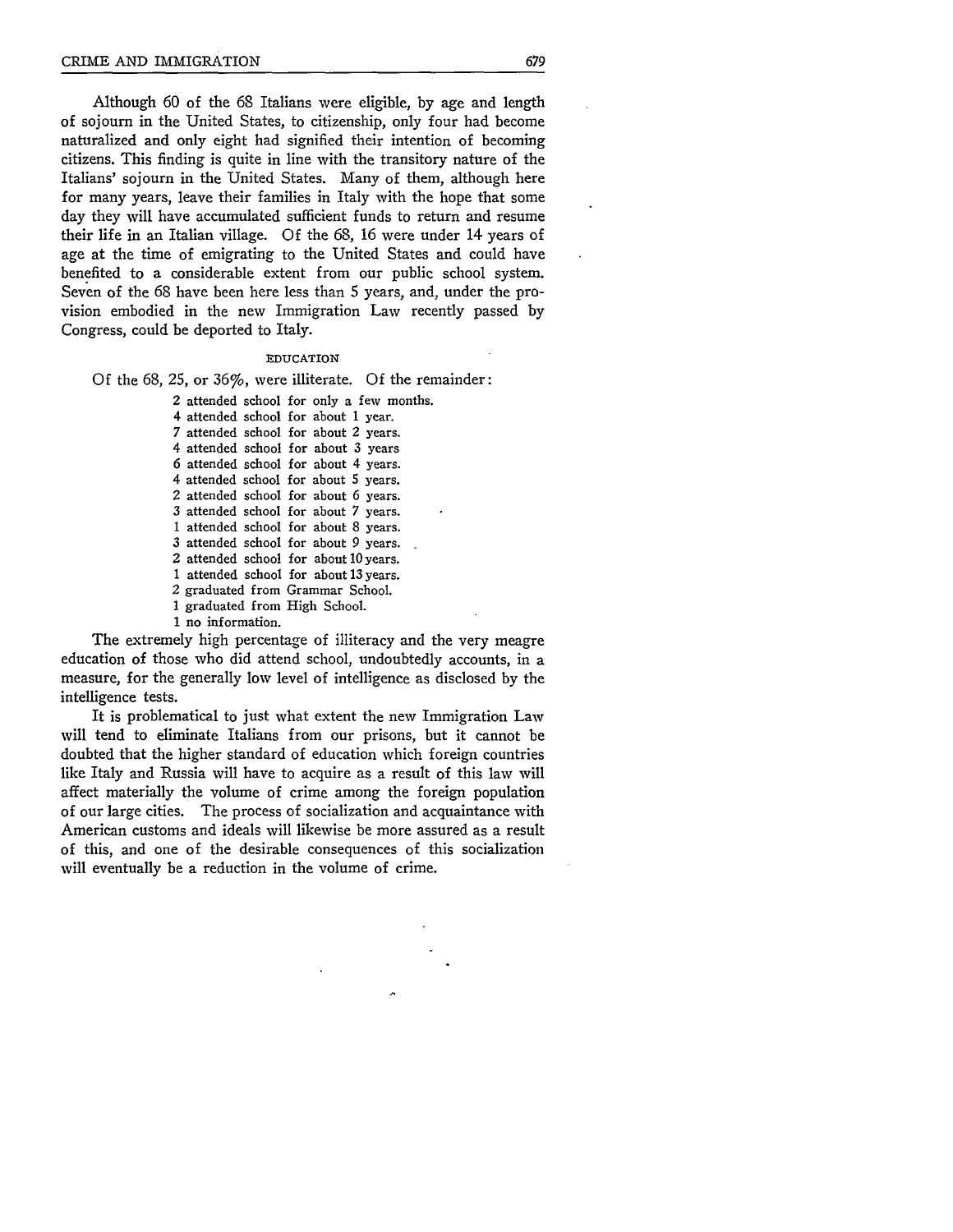### ECONOMIC STATUS

A detailed and useful estimation of the economic factor involved in the problem which these 68 Italians present would necessitate a much more thorough and dependable field investigation than we were able to carry out. Such facts as were elicited are believed to be reliable, however.

Of the 68, 34, or 50%, were skilled mechanics, 32, or 47%, were unskilled laborers, and in 2 instances no reliable information could be had.

Fifty-three out of the 68, or over  $77\%$ , were employed at the time of the commission of the crime, while  $12$ , or  $17.6\%$ , were unemployed when arrested. In three instances no reliable information could be had.

#### HABITS

One hesitates considerably in endeavoring to estimate the factor of alcohol in the crimes of these 68 cases without a thorough social investigation, but those who admitted drinking, or intoxication, at the time of crime, were 6 out of the 68, or less than 1 per cent. Five of the 68 showed an excessive addiction to gambling.

## TYPE OF OFFENSES

There is no particular virtue in classifying the offenses for which these convicts were sent to prison in accordance with the legal definition of crime. In fact, there is very little real basis for such classification beyond statutory definition. It would seem more justifiable to base the classification in accordance with the instinct from which the impulse to the act was derived. Thus, most of the crimes as defined by statute could be classified in accordance with several generally accepted primary instincts.

In the Italian group this factor was represented as follows:

| Crimes having their impulse in the instinct of pugnacity. (All offenses |  |
|-------------------------------------------------------------------------|--|
|                                                                         |  |
| (In four instances the assault led to homicide.)                        |  |
|                                                                         |  |
| (One of these was the raping of one's own daughter.)                    |  |
| Crimes having their impulse in an abnormal sex instinct. (Sodomy.) 4    |  |
|                                                                         |  |

It is interesting to note the particular forms which the expression of the acquisitive instinct takes in Italians. Of the 24 cases thus classified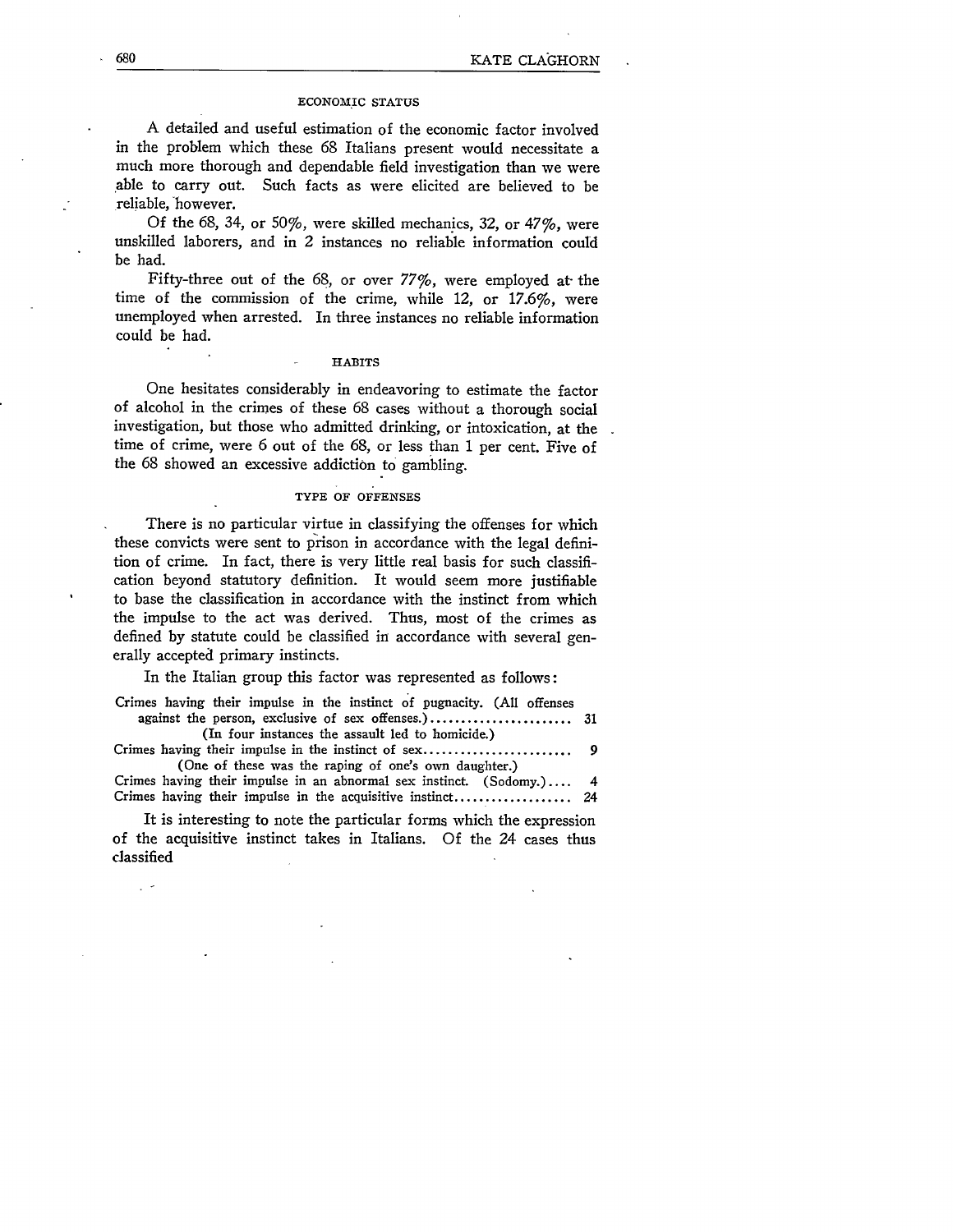Selling of cocaine was resorted to in two instances. Compulsory prostitution in two instances. Kidnapping in two instances. Extortion in one instance. Arson in one instance, Dynamiting in one instance.

The end in all these types of crime was the same, namely, the gaining of money.

It will be seen, therefore, that crimes against the person other than sex, deriving their impulse from the instinct of pugnacity, which comes into play so strongly in this class on account of a nonstable, nervous make-up and lack of inhibition, constitute the most frequent offense, namely, 45.5% of all offenses. Another significant fact is that four of the sixty-eight, or 5%, were found guilty of sodomy.

To sum up, then, of the 608 cases studied, out of **683** admitted to Sing Sing between August 1, 1916, and April 30, 1917, inclusive, 68, or 11.01%, were Italians, most of whom came from Southern Italy. The level of intelligence of these 68 cases was very low, 21, or 30.8%, of them showing an intelligence under ten years of age, and **25,** or 36%, of them being illiterate. Only 4 out of the 60 eligible for citizenship became citizens, and only 8 had declared their intention of becoming citizens. The economic level of these 68 was only fair; 47.1% were unskilled laborers, and the most frequent crime to which they were subject were crimes against the person-45.5%. In 43 cases out of the 68, or 63.2%, a classification in terms of deviation from normal mental health was possible.

#### **THE** RUSSIAN GROUP

Of the 213 foreigners, 58, or 27.2%, came from Russia. This constitutes 9.5% of the total 608 studied. In studying this group it must be remembered that it includes persons of diverse racial stocks and social and economic characteristics. One racial group, however, dominates to such an extent that we may regard the results reached as in general characteristic of that group. These are the Hebrews, who made up 40 of the **58** "Russians," or 68.9%.

Proceeding with the analysis with this destinction in mind, we find that of the 58 Russian immigrants, 31, or 53.4%, were classifiable in terms of anomalous mental states, as follows:

| Arteriosclerotic deterioration  1              |  |
|------------------------------------------------|--|
| Organic disease of the central nervous system, |  |
|                                                |  |
|                                                |  |
|                                                |  |
|                                                |  |
|                                                |  |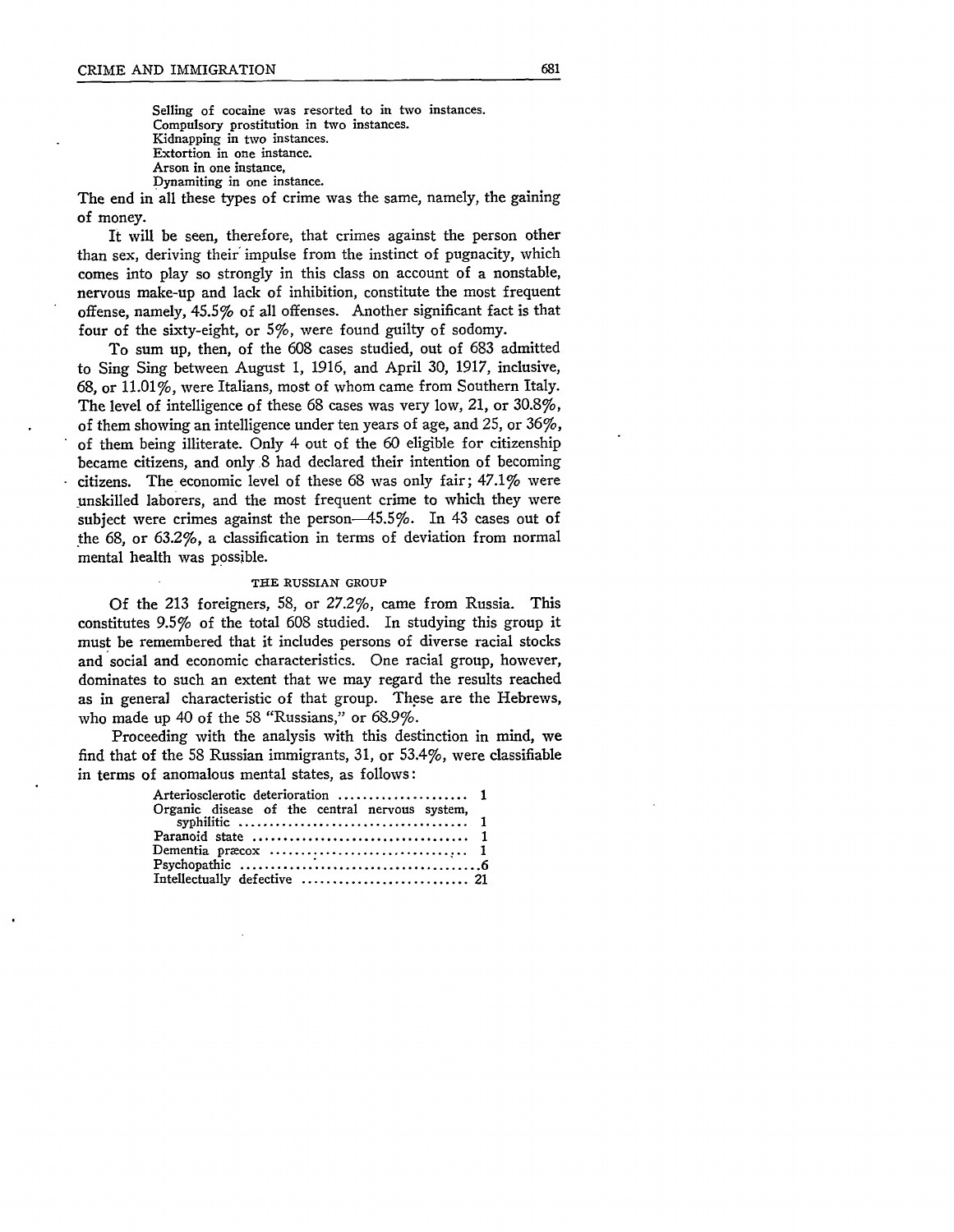Of the defective group, 12 possessed an intelligence equivalent to the intelligence of the average normal American child of ten years, or under, while in no instance did the intelligence reach above twelve years of age of the average American child.

Compared with the Italian group, this group shows a considerably lower percentage of mentally classifiable cases: 53.4% to 63.2%, while at the same time it shows almost double the percentage of recidivism, as follows:

The percentage of recidivism in this group was 60.3% as compared with only 49.8% in the entire group of immigrants, and 32.4% in the Italians. This decidedly high percentage of recidivism in this group, as compared with the Italian group, becomes still further illuminated when we consider the types of offenses manifested in this group. One can hardly escape the conviction that there seems to be a very decided tendency for certain races to show a definite selectiveness in their expression of anti-social tendencies. It would lead one entirely beyond the scope of this report to enter into a detailed discussion of the possible factors of constitutional make-up and environment that may influence this selectiveness. We have seen that in the Italians, crimes which have their impulse in the instinct of pugnacity are the most frequent crimes. It would not be entirely true if one were to attribute this solely to the well-known nervous instability and impulsiveness which is common among the Italians, especially the Southern Italians. It would seem that the low grade of intelligence, and extremely limited degree of education deprives these people of many outlets for the solution of their grievances, which the educated and more intelligent person may have at his disposal, and, in consequence, they show a tendency to settle their difficulties in the crude and most natural way, namely, physical assault. As we shall see below, the most frequent crimes in the Rusian group are crimes which have 'their impulse in the instinct of acquisitiveness. It is well known that the conditions under which the Russian Hebrews are obliged to live in Russia, make their struggle for existence an extremely keen one, and is it not likely that the explanation of the prevalence of this type of crime among them may be looked upon as a compensatory expression of an instinct which found a meagre outlet heretofore?

## SOCIAL FACTORS

## *Naturalization and Americanization.*

Of the 58, 48 were eligible for citizenship because of age and length of sojourn in the United States. Of these, 10 had become citizens and 6 had signified their intention of becoming such.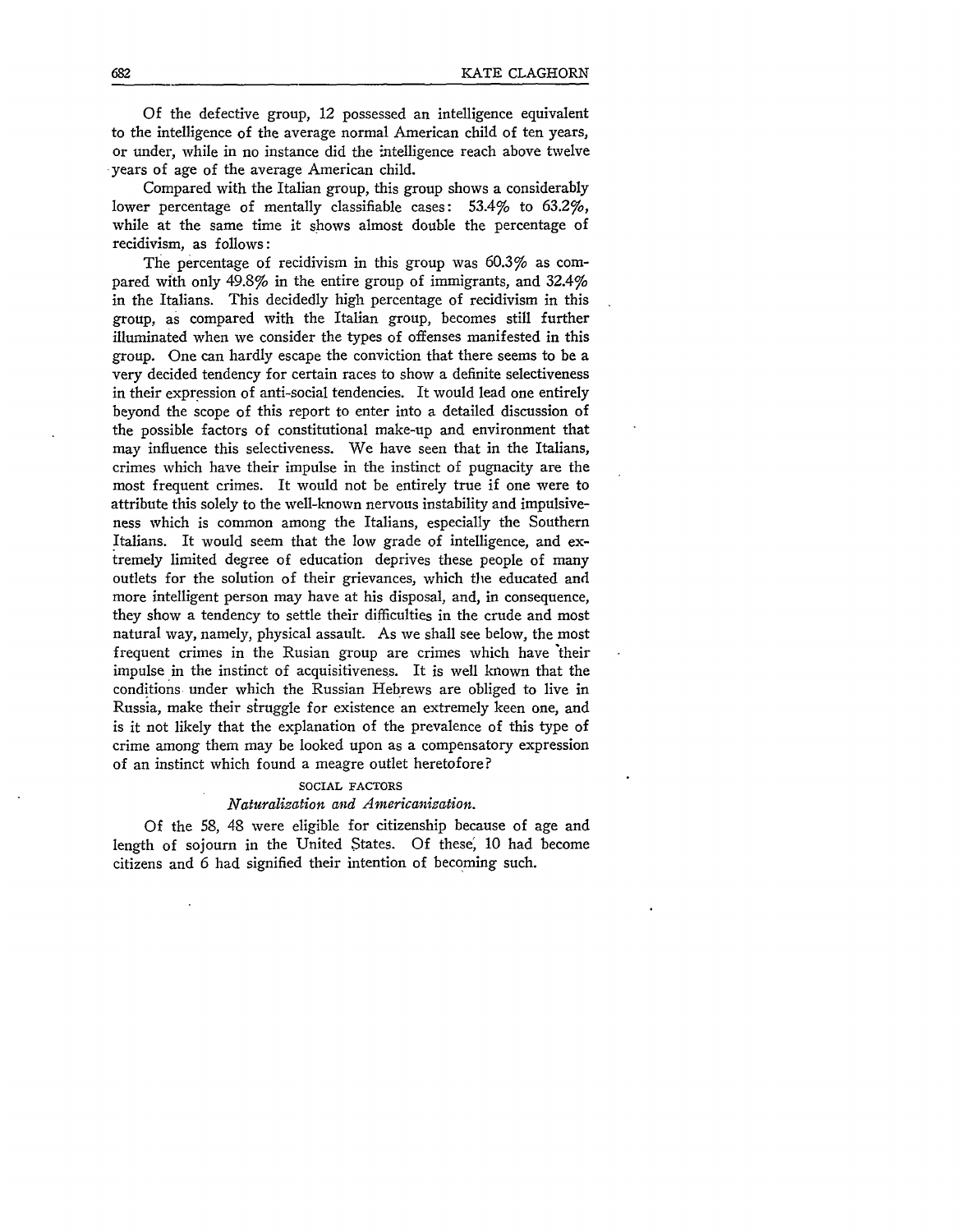It will be seen, therefore, that compared with the Italian, the Russian shows a more pronounced tendency to permanency of residence in the United States and to Americanization. Of the 58, 31 were under 16 years of age at the time of arrival in the United States. The length of sojourn in the United States, at the time of admission to Sing Sing, ranged all of the way from less than one year to thirty-five years. Thirteen of the convicts have been here less than five years and come under the provision of the new Immigration Law for the deportation of criminals.

#### **EDUCATION**

Of the 58 cases, 14, or 24.1%, were illiterate, as compared with 36% illiterate in the Italians. Of those who attended school

> 2 could read and write. 2 attended school for 1 year. 9 attended school for 2 years. 1 attended school for 3 years 7 attended school for 4 years. 4 attended school for 5 years. 6 attended school for 6 years. 3 attended school for 7 years. 4 attended school for 8 years. 2 attended school for 9 years. 1 attended school for 10 years. 1 attended school for 12 years. 2 graduated from Grammar School.

#### **ECONOMIC STATUS**

| Skilled  33                                | Employed at time of crime $27$ |
|--------------------------------------------|--------------------------------|
|                                            | Unemployed at time of crime 27 |
| No information $\ldots, \ldots, \ldots, 4$ |                                |
| $\cdots$                                   |                                |
|                                            | Total  58                      |

## **HABITS**

Here, too, one doubts the justifiability in even touching on this factor, since we do not feel that our field investigations were sufficiently thorough or complete, but in 7 instances, out of the 58, drinking or a state of intoxication at the time of the crime was brought to light. It is significant that in 4 out of these 7 cases the crimes were either sex or assault. On the other hand, gambling to an unusual degree was manifested as a pernicious habit in 10 cases out of the 58. In'9 instances the offenses in these cases has acquisitiveness as its motive. It is not at all unlikely that these pernicious habits lead in some instances to a criminal career of an acquisitve type.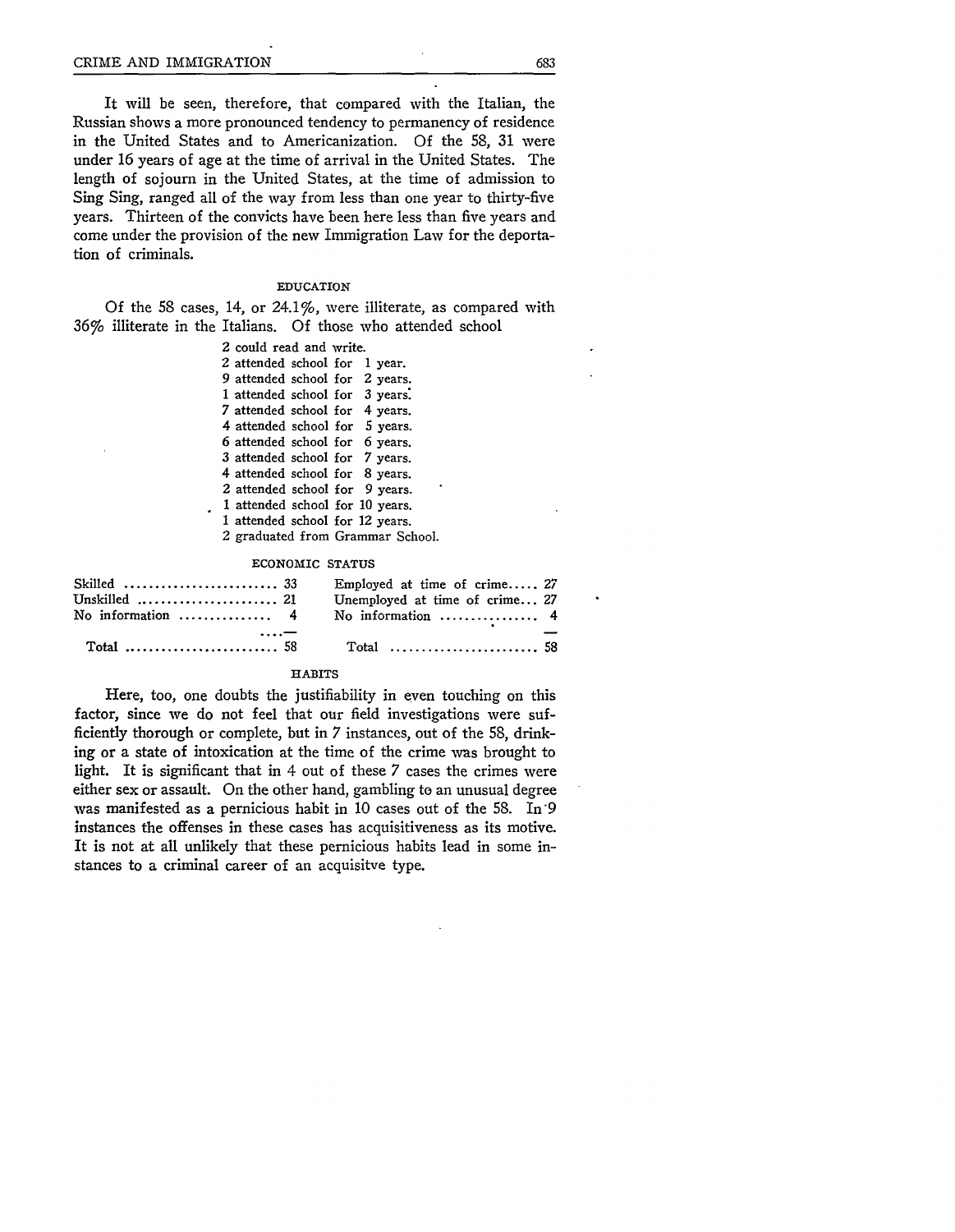#### TYPE- OF **OFFENSES**

|  |  |  |  | Crimes having their impulse in the instinct of acquisitiveness 44 |  |
|--|--|--|--|-------------------------------------------------------------------|--|
|  |  |  |  | Crimes having their impulse in the instinct of pugnacity 11       |  |
|  |  |  |  |                                                                   |  |

Thus it will be seen that in 75.8% of the cases, the crime had as its goal acquisitiveness, the means employed in most instances being the ordinary crimes of burglary, grand larceny (in the form of pocket picking, chiefly), and robbery. In two instances the form of offense was compulsory prostitution. Two of the six crimes were cases of bigamy.

> Compulsory prostitution was resorted to in two instances. Bigamy was a sex offense in two instances.

To summarize, we find that of the 213 cases of foreigners, 27.2% come from Russia, 68.9% of whom are Jewish faith; the entire group constituting  $9.5\%$  of the 608 studied. The level of intelligence of these 58 cases was somewhat higher than the intelligence of the Italian group. At the same time the percentage of recidivism was almost double that exhibited by the Italians. The predominating type of offense was of an acquisitive nature, and gambling was a rather frequent habituation. The tendency to become permanently Americanized and naturalized as citizens was considerably higher than in the Italian group. The percentage of illiteracy was considerably lower, and in 53.47o of the cases, as against 63.2% of the Italians, a classification in terms of deviations from normal mentality was possible. With the increase in the percentage of recidivism there also went a more or less corresponding increase in the percentage of unemployment and idleness.

#### **THE GERMAN GROUP**

Of the 213 foreign cases, 25, or 4.1% were immigrants from Germany, and of the 25 Germans, only 8, or 32%, were classifiable in terms of deviation from normal mentality, as follows:

| Organic disease of the central nervous system 1 |
|-------------------------------------------------|
|                                                 |
|                                                 |

On the other hand, recidivism was shown in  $68\%$  of the cases; 17 out of 25. It is also significant in this group that with the large percentage of recidivism, the education of the group was considerably higher as compared with the rest of the immigrant population.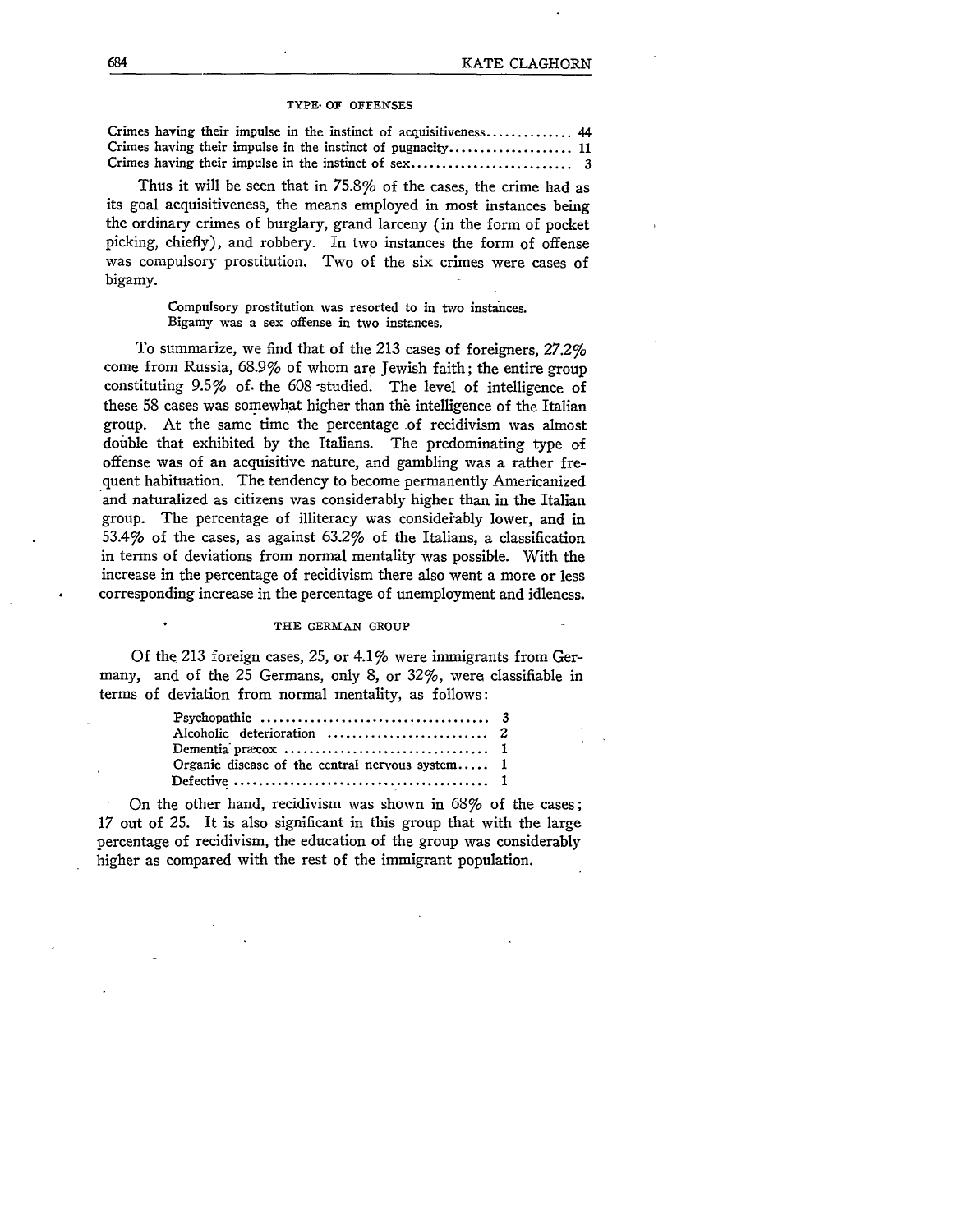# SUCIAL FACTORS

## *Naturalization and Americanization.*

Of the 18 out of the 25 who were eligible for citizenship, 7 had become naturalized and 1 had declared his intention of becoming a citizen. Only two were under 16 years of age on arrival here. The length of sojourn of the 25 was between *2* and 28 years; 12 had resided in the United States **10** years or more, and 4 had resided in the United States less than 5 years and are deportable under the new Immigration Law.

## **EDUCATION**

| Out of the 25 |                                  |  |
|---------------|----------------------------------|--|
|               | 1 attended school for 7 years.   |  |
|               | 9 attended school for 8 years.   |  |
|               | 1 attended school for 10 years.  |  |
|               | 1 attended school for 12 years.  |  |
|               | 6 graduated from Grammar School. |  |
|               | 7 attended High School.          |  |
|               | <b>ECONOMIC STATUS</b>           |  |

| <b>HABITS</b> |  |
|---------------|--|

Four out of the 25 were drinking or .in an intoxicated state at the time of the commission of the crime.

## TYPE OF OFFENSES

|  |  |  |  | Crimes having their impulse in the instinct of acquisitiveness 20 |  |
|--|--|--|--|-------------------------------------------------------------------|--|
|  |  |  |  |                                                                   |  |
|  |  |  |  |                                                                   |  |

Thus, briefly summarized, this group, which made up 4.1% of the foreign convicts studied, showed the highest level of education, the lowest percentage of psychopathologically clasgifiable cases, and, at the same time, the highest percentage of recidivism of all the immigrant groups. Like the Russian group, whose intelligence was considerably higher than that of the Italian group, the Germans showed a predominant tendency to crimes of an acquisitive nature.

## **THE** AUSTRIAN GROUP

Of the 18 Austrians, who constituted 2.9% of the total 608 cases studied and 8.1% of the 213 immigrants, **13** were classifiable in terms of deviations from normal average mentality, or *72.3%,* as follows: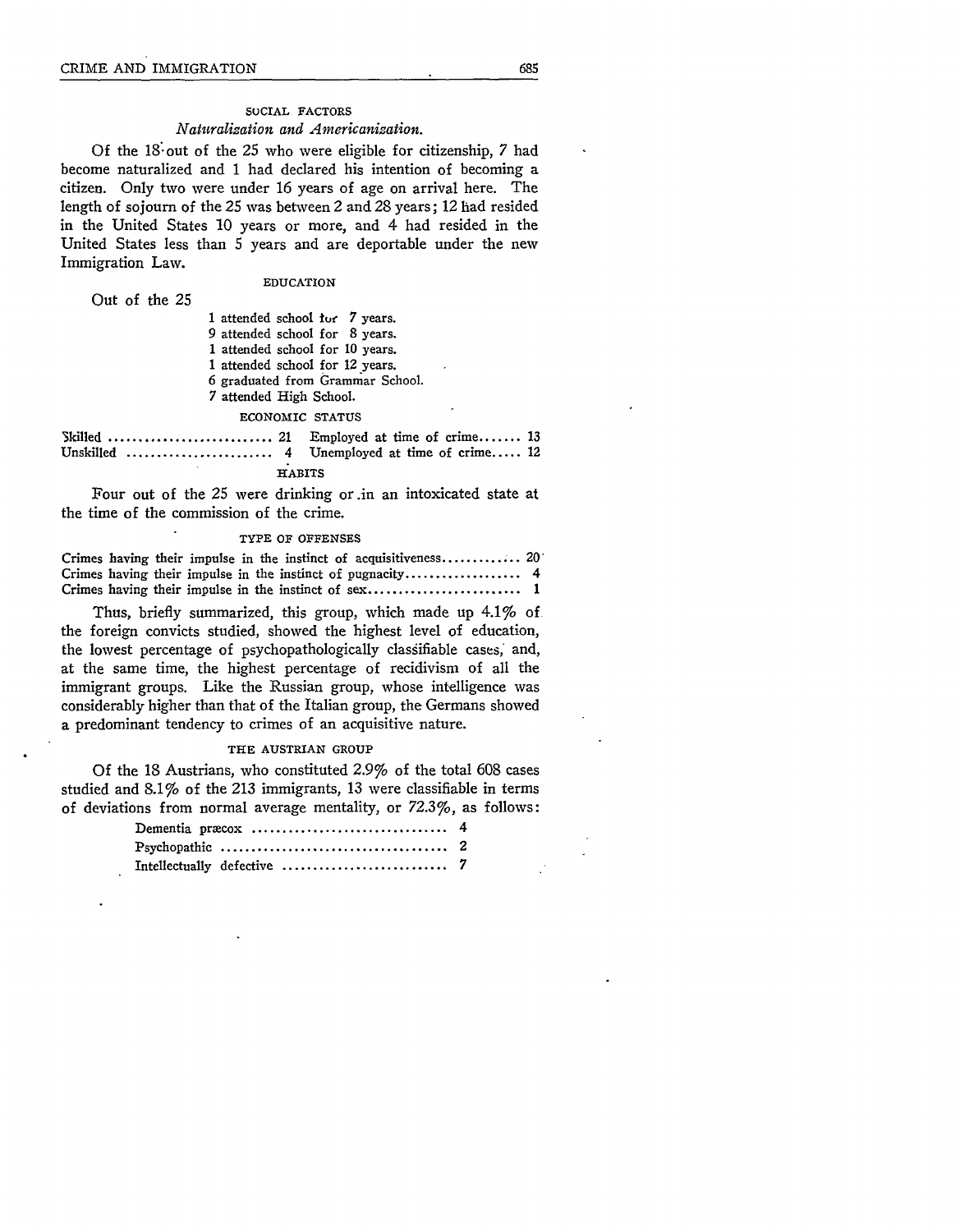Of the 7 defectives, 4 showed a mental age of under 10 years, while none reached beyond the age of 12. One was a case of imbecility, showing a mentality equivalent to the mentality of an average American child of 6 10/12 years. Thus far this group shows the highest percentage of mental deviations, and 22.2% of distinct mental disease. Ten of the 18 were recidivists, or  $55.5\%$ .

#### SOCIAL FACTORS

### *Naturalization and Americanization*

Of the 16 cases eligible, by reason of age and length of sojourn in the United States, for citizenship, 3 were naturalized and 5 had declared their intention of becoming citizens. Six were under 16 years of age on arrival in the United States. The length of sojourn in the United States was between 3 and 26 years. In 5 instances the length of sojourn was under 5 years, and these would have come within the provisions of the new Immigration Law.

#### **EDUCATION**

Out of the eighteen

| 2 were illiterate.               |  |
|----------------------------------|--|
| 2 attended school for 1 year.    |  |
| 2 attended school for 3 years.   |  |
| 4 attended school for 4 years.   |  |
| 1 attended school for 6 years.   |  |
| 1 attended school for 7 years.   |  |
| 3 attended school for 8 years.   |  |
| 1 graduated from Grammar School. |  |
| 2 graduated from High School.    |  |

#### ECONOMIC **STATUS**

## TYPE OF **OFFENSES**

|  | Crimes having their impulse in the instinct of acquisitiveness 13 |  |  |  |  |  |  |
|--|-------------------------------------------------------------------|--|--|--|--|--|--|
|  |                                                                   |  |  |  |  |  |  |
|  |                                                                   |  |  |  |  |  |  |
|  |                                                                   |  |  |  |  |  |  |

This group, which only comprises 18 individuals, is made up of a number of races and no general conclusions concerning it are justifiable.

## THE **MISCELLANEOUS** GROUP

Of the remaining 44 cases, no single nationality is represented by a sufficiently large number to justify a separate consideration. Of the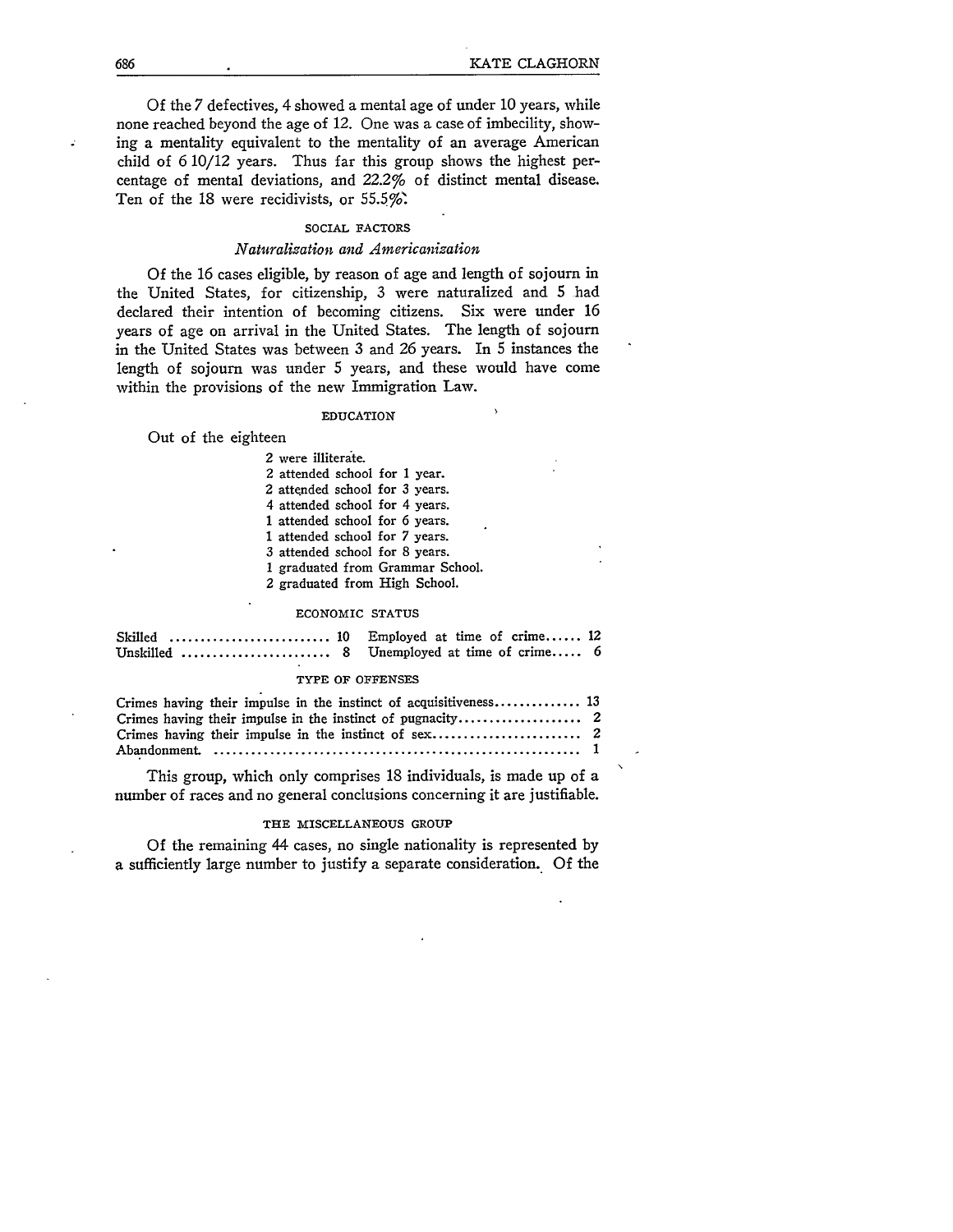44 cases, 29, or 68.1%, were classifiable in terms of deviations from normal mentality, as follows:

| Arteriosclerotic deterioration 1              |  |
|-----------------------------------------------|--|
| Organic disease of the central nervous system |  |
|                                               |  |
| Alcoholic Deterioration:                      |  |
| $\mathbf{a}$                                  |  |
|                                               |  |
|                                               |  |
|                                               |  |
|                                               |  |
|                                               |  |
| SOCIAL FACTORS                                |  |

## *Naturalization and Americanization*

Of the 36 cases eligible for citizenship, 13 have become citizens and 2 had signified their intention of becoming citizens. Nineteen arrived in the United States under 16 years of age and the length of residence has been between 1 and 44 years. Twenty-six have been in the United States 10 years or over. Six have been in the United States less than 5 years and are deportable under the new Immigration Law.

Of the 44 cases, 22, or 50%, were recidivists, and 22, or 50%, were first offenders.

## **EDUCATION**

| Of the 44     | 4 were illiterate.<br>1 could read and write.<br>1 attended school less than 1 year.<br>2 attended school for 1 year.<br>2 attended school for 2 years.<br>4 attended school for 3 years.<br>2 attended school for 4 years. |                                                       |
|---------------|-----------------------------------------------------------------------------------------------------------------------------------------------------------------------------------------------------------------------------|-------------------------------------------------------|
|               | 2 attended school for 6 years.                                                                                                                                                                                              |                                                       |
|               | 1 attended school for 7 years.                                                                                                                                                                                              |                                                       |
|               | 6 attended school for 8 years.                                                                                                                                                                                              |                                                       |
|               | 5 attended school for 9 years.                                                                                                                                                                                              |                                                       |
|               | 1 attended school for 10 years.                                                                                                                                                                                             |                                                       |
|               | 1 attended school for 12 years.                                                                                                                                                                                             |                                                       |
|               | 1 attended school for 13 years.                                                                                                                                                                                             |                                                       |
|               |                                                                                                                                                                                                                             | 4 graduated from Grammar School.                      |
|               | 3 graduated from High School.                                                                                                                                                                                               |                                                       |
|               |                                                                                                                                                                                                                             | The percentage of illiteracy in the group was $9\%$ . |
|               | <b>ECONOMIC STATUS</b>                                                                                                                                                                                                      |                                                       |
| Skilled  23   |                                                                                                                                                                                                                             | Employed at time of crime 25                          |
| Unskilled  21 |                                                                                                                                                                                                                             | Unemployed at time of crime $19$                      |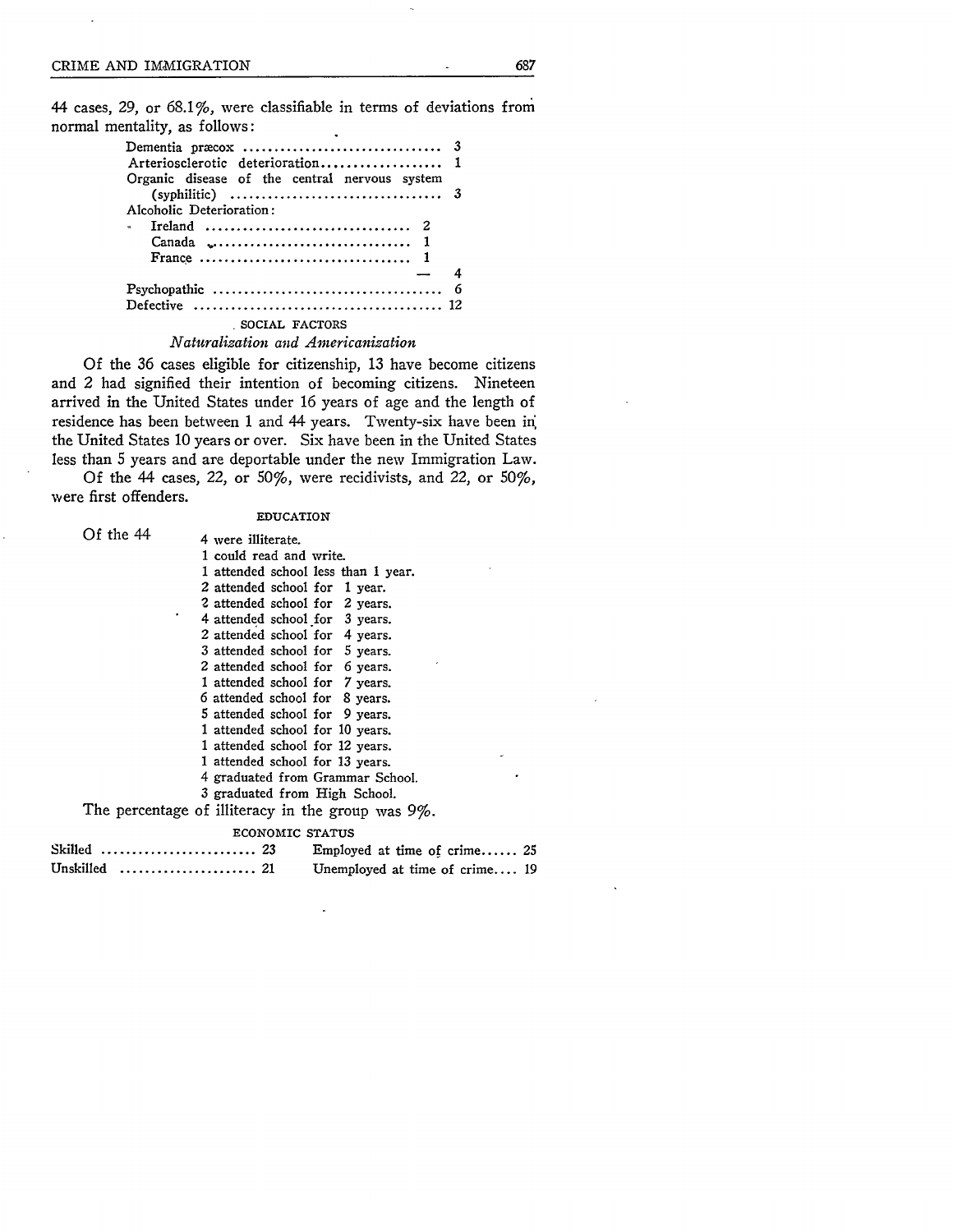#### TYPE OF **OFFENSES**

| Crimes having their impulse in the instinct of acquisitiveness 26 |  |
|-------------------------------------------------------------------|--|
|                                                                   |  |
| Crimes having their impulse in the instinct of sex-               |  |
|                                                                   |  |
|                                                                   |  |
|                                                                   |  |
|                                                                   |  |
|                                                                   |  |
|                                                                   |  |
|                                                                   |  |

Owing to the very small number of individuals representing any given nationality, no general conclusions are justifiable.

#### **GENERAL CONCLUSIONS**

The conclusions which one might be justified in drawing from a study of the immigrant population among 608 cases of adult male felons out of 683 admissions to Sing Sing Prison between August 1, 1916, and April 30, 1917, inclusive, are as follows:

1. Out of the 608 cases, 213, or 35%, were foreign-born, 11.01% of the total number coming from Italy and 9.5% from Russia.

2. Of the 213 cases, 124, or 58.2%, were classifiable in terms of deviation from average normal mentality. This point becomes especially significant when one remembers that the majority of these cases belonged in classes excluded by law, at the time of their arrival in the United States, and makes urgent a demand for facilities at immigration stations to make an adequate mental examination before the emigrant is admitted.

3. The native-born seem to. have a greater tendency to come into conflict with the law than do the foreign-born, and they show a much higher percentage of recidivism than the foreigners.

**.** 4. This study would indicate that the immigrants showing a higher level of intelligence, likewise show a predominant tendency to crimes of an acquisitive nature, while those whose intelligence is on a lower level were most frequently guilty of crimes against the person and sex crimes.

**.** 5. Under the new Immigration Law, 44 of the 213 would have been excluded on account of illiteracy and 35 were deportable for coming in conflict with the law within five years after arrival in the United States.

6. Only a very slight tendency was manifested to naturalization. Out of 178 eligible for citizenship, or 83.5% of the entire group, only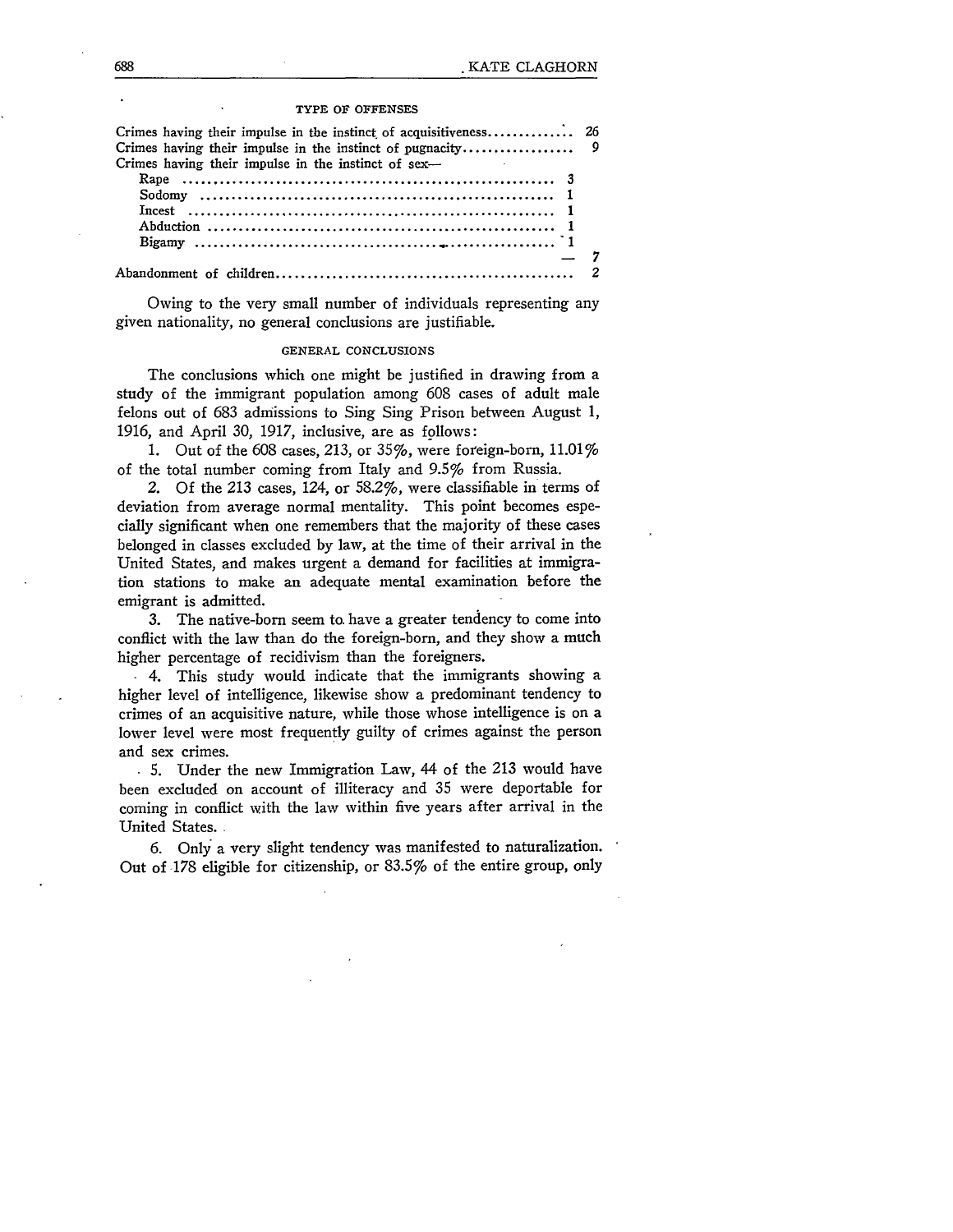27, or 12.6%, had become naturalized and 22, or 10.3%, had declared their intention of becoming citizens.

*7.* Bearing in mind that the members in the different race groups are to small to warrant absolutely accurate conclusions, significant correlations between recidivism and other factors are shown. Recidivism is often taken as a measure of the seriousness of the criminal problem, and we see from this study that of the native-born convicts in the whole group studied, *75.9o* were recidivists, while of the foreign-born only 49.8% were recidivists.

From further analysis of the figures we see, however, that recidivism is associated with specific kinds of crime in such a way as to leave doubts as to whether it may be taken wholly as a measure of depth or gravity of criminality. Taking the four racial groups studied in detail, it is found that as the percentage of recidivism increases, the percentage of acquisitive crimes out of the total crimes committed by the racial group increases.

This seems to indicate that the Italians who commit the largest proportion of passional crimes, are the least prone to recidivism partly because crimes of violence generally (as shown by our Federal statistics, at least) .are punishable by longer sentences. Crimes against property, being less severely punished, afford the criminal more of an opportunity to repeat his offense. This does not controvert the idea advanced in the beginning of this report that the foreigner is a more "accidental" offender, in that he is not so prone to recidivism as the native-born, but it does show that the seriousness of his crimes is not altogether measured in terms of recidivism.

Further light is thrown by correlations between recidivism and unemployment. Again taking the four groups in order, it is found that as recidivism increases the percentage of unemployed at time of committing the crime increases. This may be interpreted as indicating the evil effects of being out of a job. Taken in connection with the correlation with type of crime and others to be noted in a moment, however, it admits of the opposite interpretation—that the tendency to recidivism causes the lack of employment. In other words, the recidivist is not really "unemployed"; he is carrying on crime as a business for gain. Another correlation tends to substantiate this. At first sight there appears to be no correlation between mental defect and recidivism. But leaving out cases of mental aberration (the abnormal) and taking only those classified as of defective mentality (the subnormal) a perfect inverse correlation with recidivism is shown. In other words, the gainful criminal needs intelligence in his business and this is further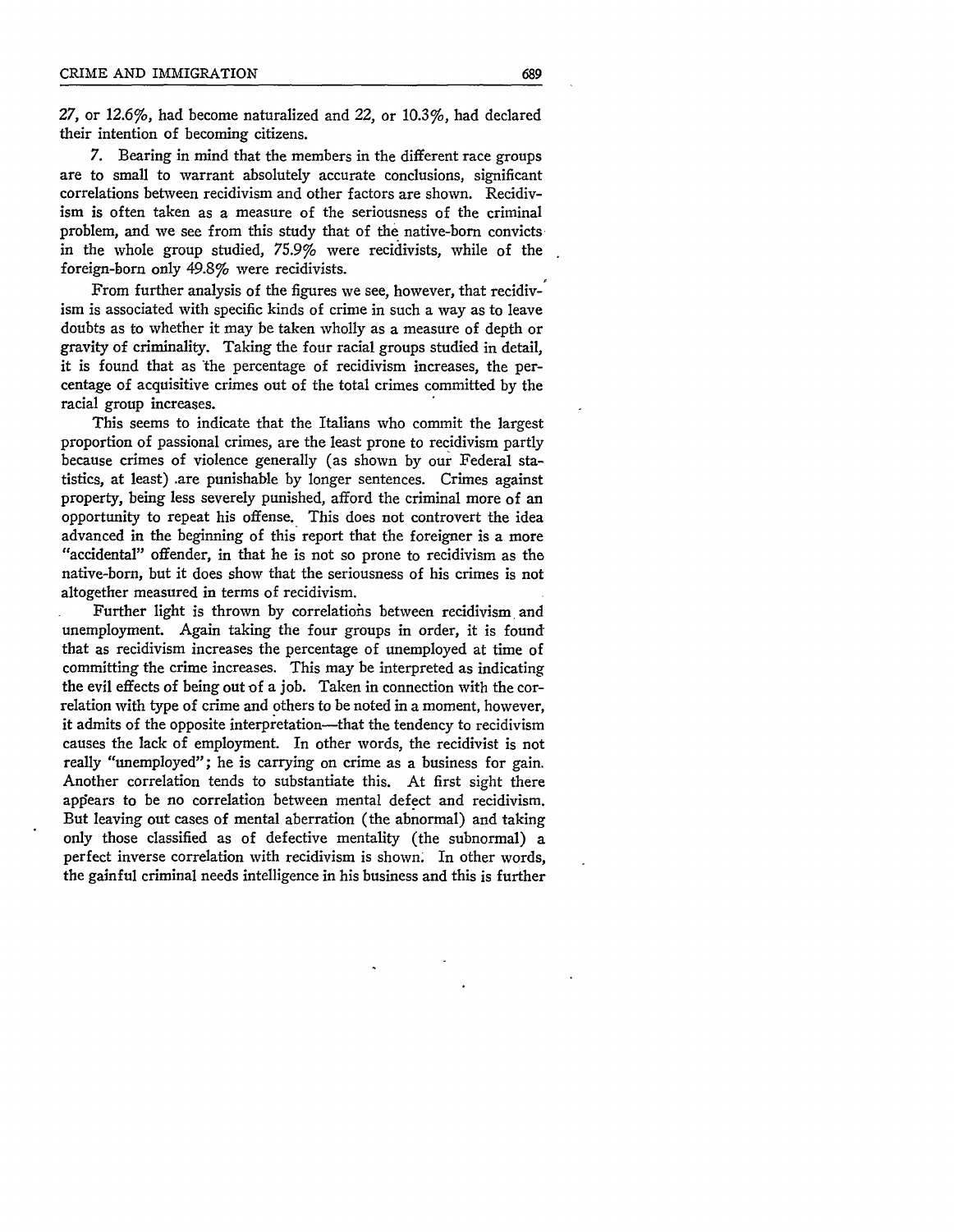shown by an almost complete inverse correlation between illiteracy and recidivism. That is to say a man may have mental disease and yet have sufficient intelligence to carry out plans; the man who is mentally defective is to that extent less able to do so.

These considerations may help in solving a difficulty which comes up in the study of such a group as the Germans, for example, through which one might be tempted to doubt the factor of illiteracy and lack of culture, as well as the factor of mental deviations as influencing the volume of crime. This group of 25, which shows on the one hand the lowest percentage of psychopathologically classifiable cases, and on the other hand represents perhaps the highest culture of any group, shows at the same time the highest percentage of recidivism of all the foreigners.

The general conclusion to be drawn would seem to be that lack of mental endowment and equipment are found associated with crimes of passion and that these are found exemplified most completely in the Italians of any of the groups studied; that we find an increasing amount of mental endowment and equipment with an increasing percentage of gainful crimes exemplified most completely in the Germans.

Finally, one feels that this study further emphasizes the great need of more thorough investigation of the problem of crime among the immigrant population, especially of the social and environmental phases involved.

Such field investigations as were made, although too few in number and too incomplete to present here, afforded most suggestive glimpses of influences at work upon the criminal that are not shown at all in such statistics as we can gather, and the committee feels that results of great value could be gained if an investigation of the type planned by it could be carried out more completely.

Appended are tables giving in statistical form the facts presented in this report:

#### TABLE I.

#### COUNTRY **OF** BIRTH **OF OFFENDERS**

| Country.                                            | No. Per cent. |
|-----------------------------------------------------|---------------|
| Italy—(Practically all came from Southern Italy) 68 | 31.9          |
| Russia-(40 of whom are Russian Hebrews) 58          | 27.2          |
|                                                     | 11.7          |
|                                                     | 84            |
|                                                     | 2.8           |
|                                                     | 23            |
|                                                     | 1 Q           |

 $\delta$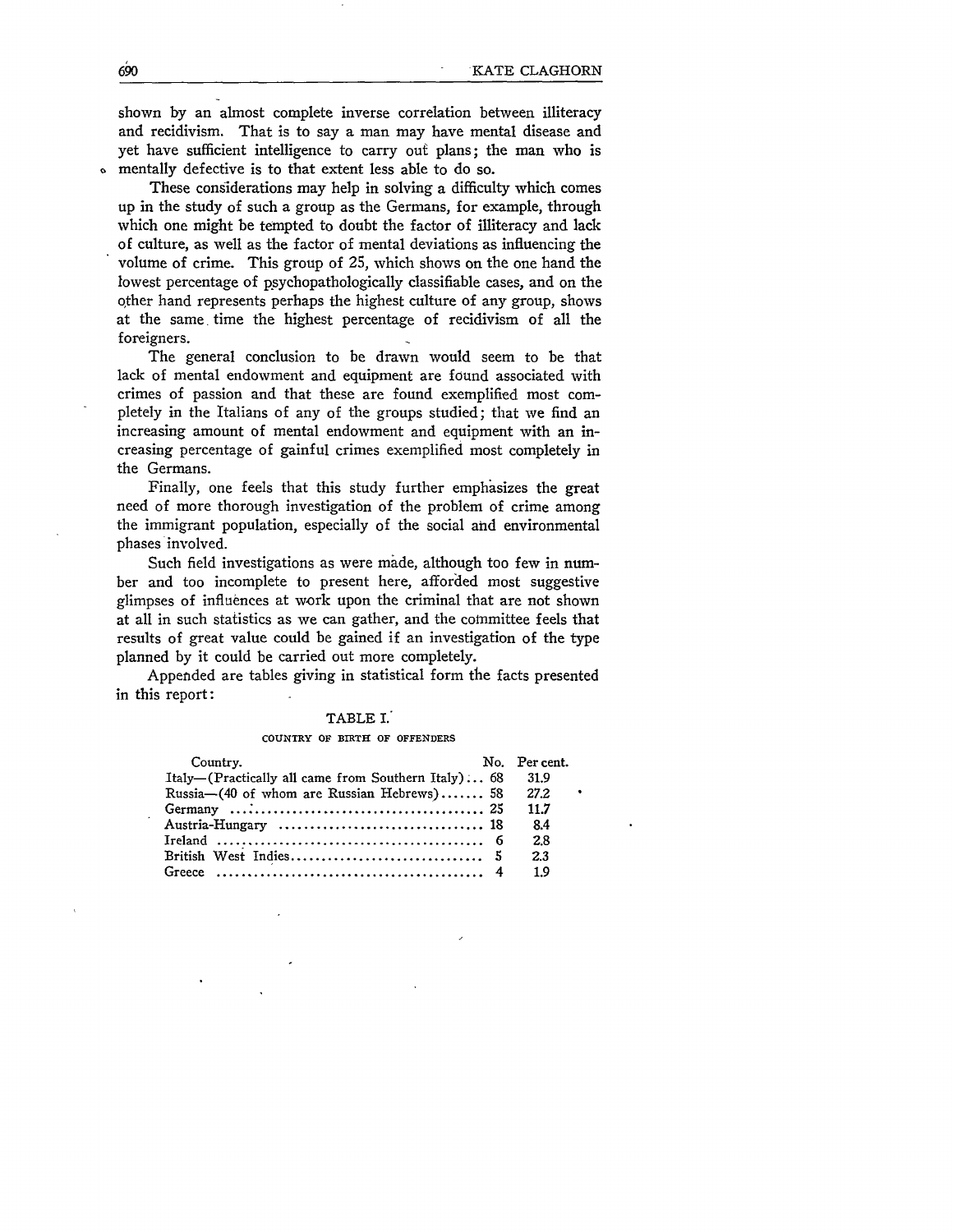$\bar{t}$ 

 $\mathcal{A}^{\pm}$  $\bar{\beta}$ 

 $\bar{z}$ 

| 4            | 1.9   |
|--------------|-------|
|              | 1.9   |
| - 3          | 1.4   |
| 2            | .9    |
| 2            | .9    |
| 2            | .9    |
| 2            | .9    |
| $\mathbf{1}$ | .5    |
| 1            | .5    |
|              | .5    |
| Ĭ.           | .5    |
| 1            | .5    |
| -1           | .5    |
|              | .5    |
|              | .5    |
| -1           | .5    |
|              | .5    |
|              |       |
| 213          | 100.0 |
|              |       |

## TABLE II.

## PSYCHOPATHOLOGICAL CLASSIFICATION

| Italy                                                            |    | Russia Germany Hungary Misc. | Austria-             |    | Total |
|------------------------------------------------------------------|----|------------------------------|----------------------|----|-------|
| Dementia præcox  1                                               |    |                              |                      | 3  | 10    |
| Organic disease of the central<br>nervous system $\dots \dots$ 2 |    |                              |                      | 3  |       |
|                                                                  | 6  |                              | 2                    | 6  | 24    |
| Defective $\ldots \ldots \ldots \ldots \ldots$ 33                | 21 |                              | 7                    | 12 | 74    |
| Arteriosclerotic deterioration                                   |    | . .                          |                      |    | 2     |
| Paranoid state                                                   |    |                              |                      |    |       |
| Alcoholic deterioration                                          |    | 2                            | $\ddot{\phantom{a}}$ | 4  | 6     |
| Unclassified $\ldots \ldots \ldots \ldots \ldots$ 25             | 27 | 17.                          | 5                    | 15 | 89    |
|                                                                  |    |                              |                      |    |       |
| 68                                                               | 58 | 25                           | 18                   | 44 | 213   |

## TABLE III.

 $\sim$ 

## TYPE OF **OFFENSES**

|                     |       |           |                      | Austria-                     |                      |       |
|---------------------|-------|-----------|----------------------|------------------------------|----------------------|-------|
|                     | Italy |           |                      | Russia Germany Hungary Misc. |                      | Total |
|                     |       |           |                      |                              |                      | 57    |
|                     |       |           |                      |                              |                      | 22    |
| Abnormal sex  4     |       | $\bullet$ | $\ddot{\phantom{0}}$ | $\ddot{\phantom{a}}$         | $\ddot{\phantom{a}}$ | 4     |
| Acquisitiveness  24 |       | 44        | -20                  | 13                           | 26                   | 127   |
| Abandonment         |       | $\bullet$ | $\ddot{\phantom{a}}$ |                              |                      |       |
|                     |       |           |                      |                              |                      |       |
|                     | 68    | 58        | つら                   | 18                           |                      | 213   |

 $\ddot{\phantom{0}}$ 

 $\mathcal{L}$ 

J.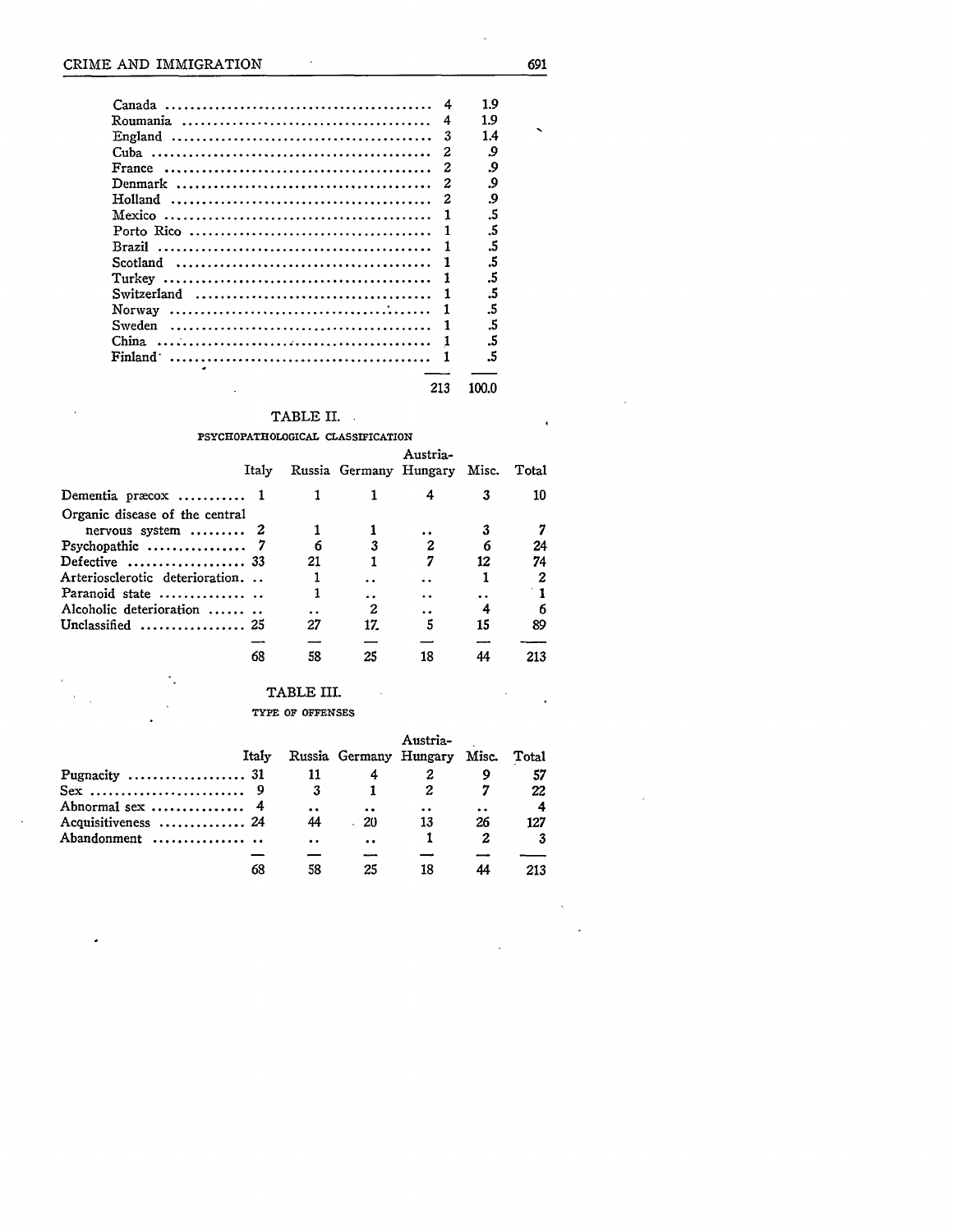## TABLE IV. **TYPE OF OFFENDERS**

|                                                                 | Italy |     |    | Russia Germany Hungary Misc.                          |    |     | Austria- |           |    |     |     | Total |
|-----------------------------------------------------------------|-------|-----|----|-------------------------------------------------------|----|-----|----------|-----------|----|-----|-----|-------|
|                                                                 |       | Per |    | Per                                                   |    | Per |          | $\rm Per$ |    | Per |     | Per   |
|                                                                 |       |     |    | No. Cent No. Cent No. Cent No. Cent No. Cent No. Cent |    |     |          |           |    |     |     |       |
| First offenders. 46 67.6 23 39.7 8 32.0 8 44.4 22 50.0 107 50.2 |       |     |    |                                                       |    |     |          |           |    |     |     |       |
| Recidivists , 22 32.4 35 60.3 17 68.0 10 55.6 22 50.0 106 49.8  |       |     |    |                                                       |    |     |          |           |    |     |     |       |
|                                                                 |       |     |    |                                                       |    |     |          |           |    |     |     |       |
|                                                                 | - 68  |     | 58 |                                                       | 25 |     | 18       |           | 44 |     | 213 |       |
|                                                                 |       |     |    |                                                       |    |     |          |           |    |     |     |       |

## TABLE V.

**COMPARISON BETWEEN FOREIGN AND NATIVE-BORN**

|                | Foreign |          |     | Native   | Total |          |  |
|----------------|---------|----------|-----|----------|-------|----------|--|
|                |         | Per      |     | Per      |       | Per      |  |
| $\blacksquare$ |         | No. Cent |     | No. Cent |       | No. Cent |  |
|                |         |          |     | 95 24.1  |       | 202 33.3 |  |
|                |         |          |     | 300 75.9 |       | 406 66.7 |  |
|                |         |          |     |          |       |          |  |
|                | 213     |          | 395 |          | 608   |          |  |

## TABLE VI. **EDUCATION**

|                                                        | Italy |    |    | Austria-<br>Russia Germany Hungary Misc. Total |     |     |
|--------------------------------------------------------|-------|----|----|------------------------------------------------|-----|-----|
|                                                        |       | 14 |    |                                                |     | 45  |
| Can read and write                                     |       |    |    |                                                |     | 3   |
| School for only few months                             | 2     |    |    |                                                |     | 3   |
| About 1 year                                           | 4     |    |    |                                                |     | 10  |
| $2 \text{ years} \dots \dots \dots \dots \dots \dots$  | 7     |    |    |                                                |     | 19  |
| $3$ years                                              |       |    |    |                                                |     | 11  |
| 4 years                                                |       |    |    |                                                | 2   | 19  |
| 5 years                                                |       |    |    |                                                | 3   | 11  |
| $6$ years                                              |       |    |    |                                                | - 2 | 11  |
| $7$ years                                              | 3     |    |    |                                                |     | 9   |
| 8 years                                                |       |    |    |                                                |     | 23  |
| 9 years $\dots\dots\dots\dots\dots\dots\dots$          | 3     |    |    |                                                |     | 10  |
| 10 years                                               |       |    |    |                                                |     | 5   |
| $12 \text{ years} \dots \dots \dots \dots \dots \dots$ |       |    |    |                                                |     |     |
| $13$ years                                             |       |    |    |                                                |     |     |
| Grad. Grammar School                                   | 2     | 2  |    |                                                |     | 15  |
| Grad. High School                                      |       |    |    |                                                |     |     |
| No information                                         |       |    |    |                                                |     |     |
|                                                        |       |    |    |                                                |     |     |
|                                                        | 68    | 58 | 25 | 18                                             | 44  | 213 |

 $\mathcal{C}_{\mathcal{A}}$ 

 $\hat{\mathcal{L}}$  .